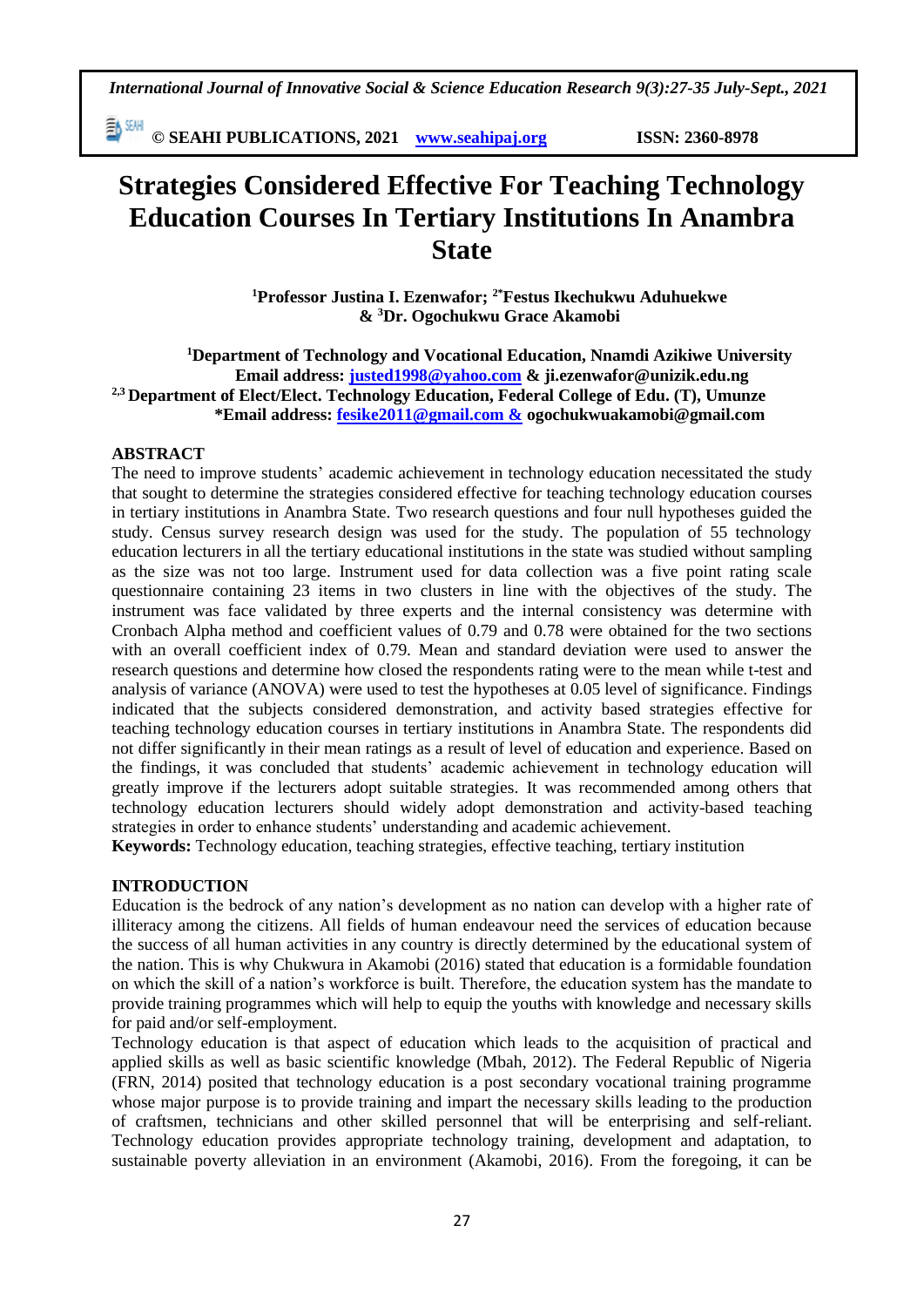deduced that technology education is the type of education that equips its recipients with specific skills that will make then become self-reliant.

In Nigeria, technology and vocational education exists at three levels, namely; pre-vocational and pretechnology training usually offered in secondary schools, and craftsmen training usually offered in technical colleges, trade centers and vocational schools as well as technology training usually offered in polytechnics and colleges of technology (Okwelle & Dokubo, 2018). Each of these levels has well articulated objectives by relevant supervisory agencies to achieve. For instance, the main objective of technology education at the tertiary level is to supply the nation with trained manpower in applied sciences, technology and commerce particularly at sub-professional levels.

Achievement of the objectives of technology education at any level depends on many factors including the teaching strategies adopted by teachers in presenting the learning contents and experiences to learners. Okafor (2009) opined that the teaching adopted by a teacher has a significant role in achieving change in behaviour of the students. Study conducted by Ukejeson and Ezeokoye (2015) revealed that the primary difference between effective and ineffective teachers does not lie in their qualification, gender or the years they have been in the teaching profession. These authors affirmed that the difference exists more fundamentally in the manner in which teachers deliver the knowledge and skills while interacting with students in the classroom. In the same vein, Okafor and Ile (2014) observed that academic achievement in education is believed to be a product of the teaching methods and strategies adopted by the teachers and learners interaction with the learning experiences.

Teaching strategies refer to the process of planning and carrying out teaching tasks in order to achieve educational goals (Okoye and Umezulike, 2014). A strategy is seen as a plan action designed to achieve overall aim of instruction in class. Taylor (2009) stressed that the type of teaching strategy to be used depends on the information or skills the teacher is trying to convey. A good teaching strategy must cater for the three major educational domains; cognitive, affective and psychomotor. According to Ogbodo (2016) active teaching strategies must possess characteristics such as;

- Integrate thought and practical activities
- Enable varied learning styles
- Enable a methodologically corrected teaching of curriculum content
- Promote cognitive interaction with others
- Develop high-level cognitive processes
- Foster reflection and metacognitive activity
- Support readiness to carry out tasks and motivation to learn and
- Enable observation and monitoring of the students.

Teaching strategies used in the classroom differ from subject to subject relative to students' background knowledge, environment and learning goals. Roberts (2010) opined that various teaching strategies are utilized in teaching technology education courses for a better understanding of the content because of the nature of the programme. The teaching strategies identified by Wright (2014) include field trip, activity-based, demonstration, discovery, lecture, discussion, guest-speaker and reading of textbooks, manuals and handouts. Others are collaboration/collaborative strategy, individualized instruction, kinesthetic teaching, project method and seminar presentation among others. Teaching strategies may be teacher centered or student centered.

Each of the strategies adopted must be anchored on a particular teaching method. This is why Onaga and Omeje (2015) explained that teaching method is the general principles, pedagogy and management strategies used for classroom instruction. The choice of teaching method depends on what fits the teacher and the society, curriculum content, educational philosophy, classroom, demographic nature of the class, subject area, school mission statement and the level of the learners. Consequently, it is pertinent for the teacher to understand the different types of teaching strategies and realize their advantages and disadvantages to know how and when to apply them judiciously. This is because, according to Ezenwafor and Akpobome (2017), strategies adopted by the teacher determine the effectiveness of the instructional delivery and students' learning outcome.

In the contemporary era, some teaching strategies that are popularly used by teachers as identified by Onaga and Omeje (2015) include field trip, project, demonstration, activity-based, discovery, problem solving/inquiry, questioning, interactive and cooperative method. Among these strategies there are some that have positive influence in teaching technology education courses in tertiary institution for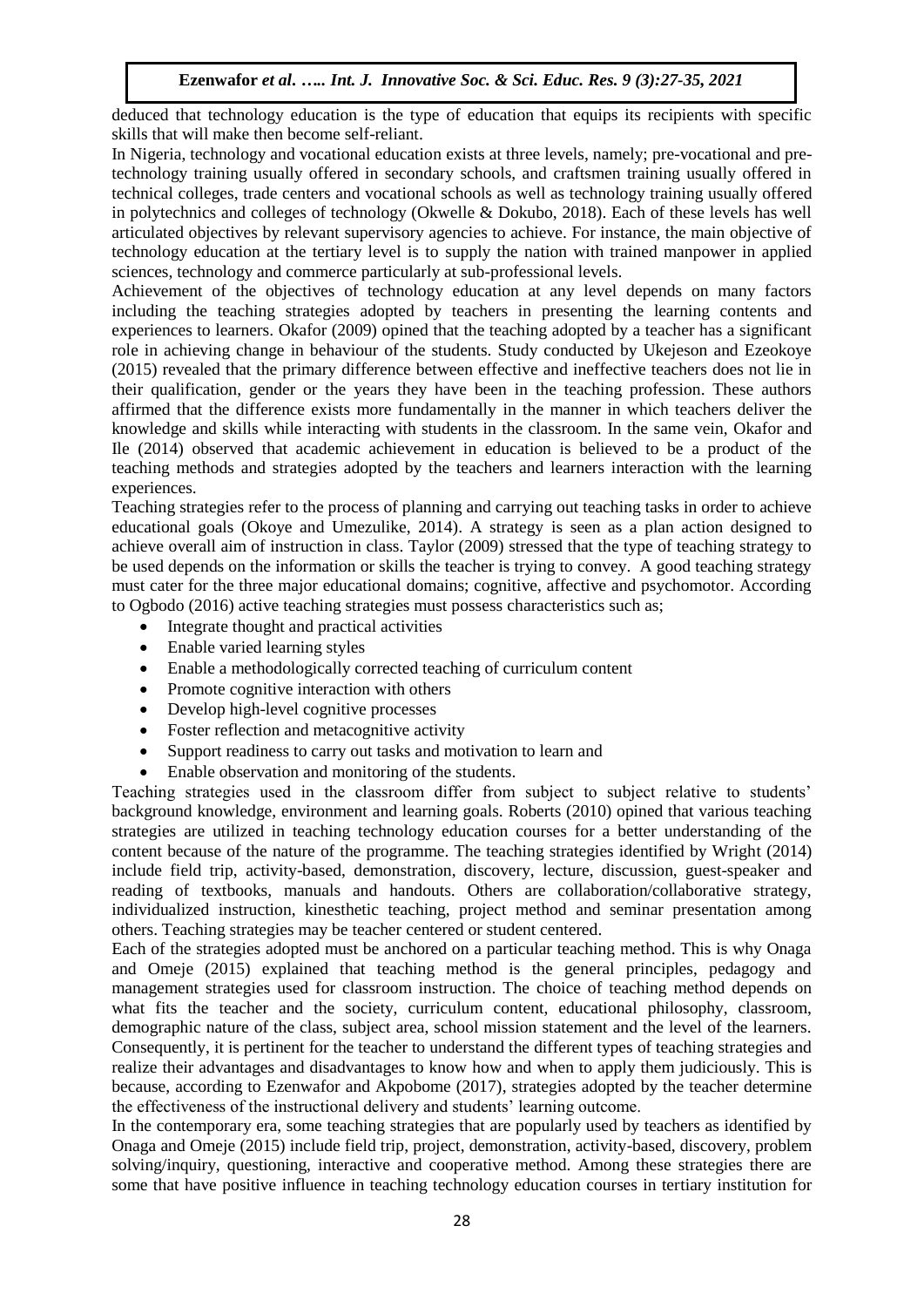skill development and self-reliance of the learners. Ezenwafor and Akpobome (2017) stressed that demonstration, activity, discovery, field trip, questioning and discussion teaching strategies are widely used by vocational teachers in impacting vocational skills and competencies to students. The study would consider the effectiveness of demonstration, activity-based strategies in teaching technology education courses in tertiary institution among other strategies like discovery, filed trip, questioning etc. Demonstration is another strategy of teaching popularly used by technology education lecturers and others. The word demonstration means to give demos or to perform the particular activity or concept. In demonstration, the teaching-learning process is carried out in a systematic way. Onaga and Omeje (2015) pointed that demonstration strategies consist of illustrating a technique or performing an activity that would allow students to make use of their sensory organs to observe and repeat. Demonstration often occurs when students have a hard time connecting theories to actual practice or when students are unable to understand the applications of theories. Demonstration teaching strategies may lead to activity-based teaching in technology education course.

Activity-based teaching strategies are intended to make the students active rather than passive participants in the learning process. According to Okafor (2009), activity teaching refers to the teacher-guided instructional task or assignment for students to perform in the teaching and learning exercise. In activity based teaching strategy, students actively participate in the learning experience rather than sit as passive listeners.

Currently, teachers of technology education courses in Nigerian tertiary institutions popularly use teacher-centered strategies such as lecture, reading of textbooks, mimeographs and discussion. Omeje (2011) noted that many teachers still use lecture in teaching technology subjects and posited that lecture strategies do not sufficiently give students the opportunity to participate in class activities. Teaching strategies that do not actively involve students could lead to inadequate practical skill acquisition, low interest and poor academic performance by technology education students. The position of Omeje (2011) agreed with Okoye and Umezulike (2014) who affirmed that teachercentered strategies such as demonstration and lecture have proved incapable of contributing to technological and vocational skill development. Technology education, being skill-oriented, needs to be taught using strategies that will require teachers and learners to perform the skills rather than merely talk about them. This implies that teachers should be experienced, competent and sensitive to the individual learning needs of students and the learning situation in order to know suitable strategies to apply for greater effectiveness.

The technology education lecturers to be used in this study include lecturers of different educational attainments and years of teaching experience working in colleges of education and universities. These variables may influence their views on the extent of effectiveness of the teaching strategies they use in teaching technology education courses. For instance, Akinsolu (2010) reported that teachers' experiences, qualification and teacher-student ratio were significantly related to their teaching effectiveness. This implies that teachers' competence is affected by the number of years spent in the profession, level of qualification and class population. It is against this background that this study sought to determine the extent of effectiveness of these teaching strategies used by technology education lecturers in tertiary institutions' in Anambra State.

#### **Statement of the Problem**

Technology education is regarded as a tool for providing the developmental needs of the society. It is a means of preparing beneficiaries for employment in a recognized occupation by inculcating skills, knowledge and attitude required for utilizing available natural resources for individual selfempowerment and the economic development of the nation. Technology education involves manual dexterity (use of hands) and requires practical skills acquisition and specific work habits such as commitment and diligence to design, construct materials and repair technological equipment and tools.

This implies that teachers of technology education courses ought to use appropriate teaching strategies in order to achieve the learning objectives. It is pertinent to note that academic achievement in education is believed to be mainly dependent on the teaching strategies used by teachers. Unfortunately the current strategies of teaching technology education courses in Nigerian tertiary institutions are mainly teacher-centered which include lecture method, reading of handout or manuals and discussion. These may not sufficiently give students the opportunity to participate in class activities and develop their skills for self-reliance.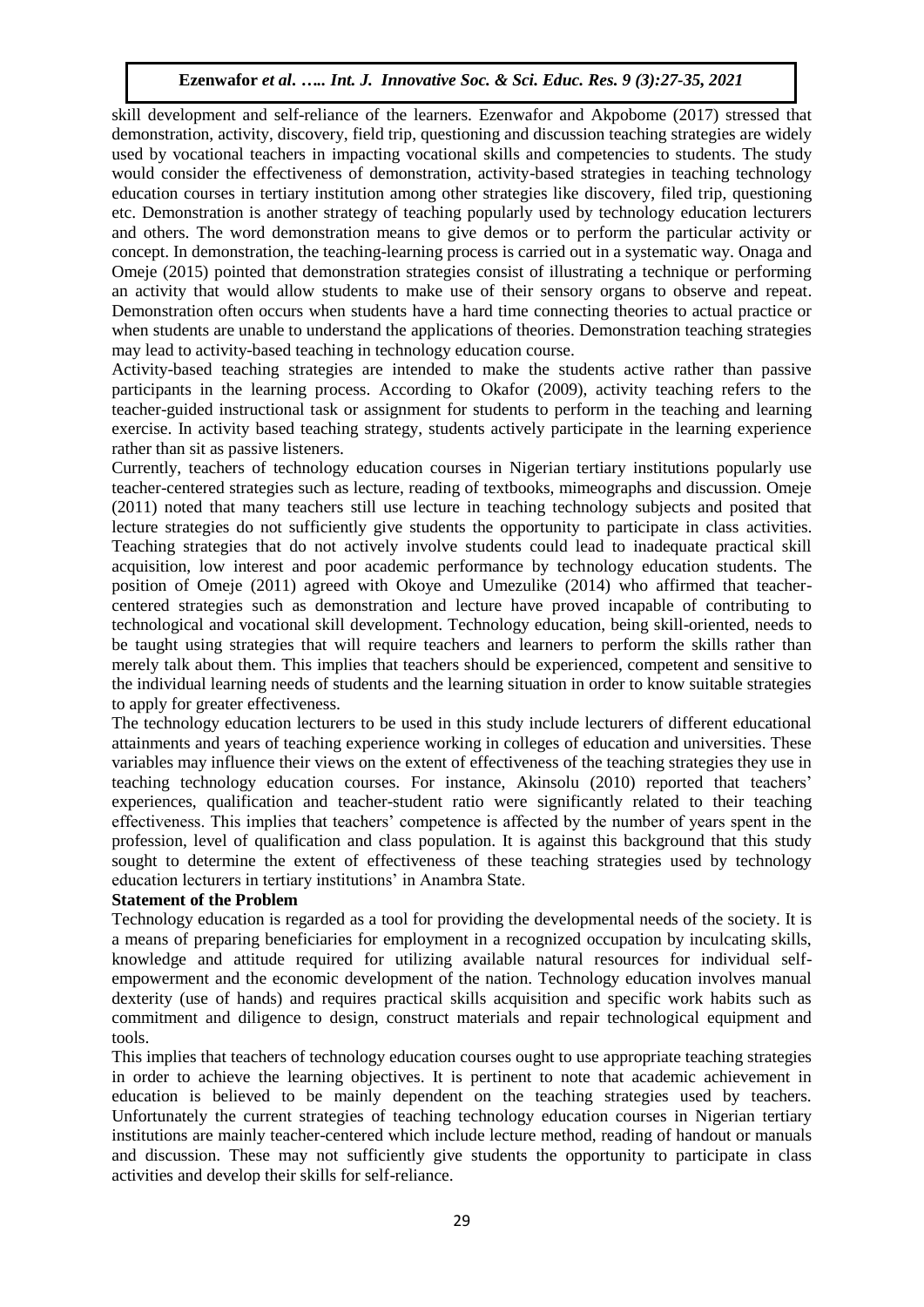The problem of this study, therefore, is that technology education graduates in Anambra State do not seem to possess adequate relevant skills for effective work performance in employment. This is confirmed by the report of Mbah (2016) that graduates of technology education in the state do not possess the basic employability skills required for contemporary job demands. Mbah attributed this to the teaching strategies used by the teachers in covering the curriculum contents. If this situation is allowed to continue, the job market will be flooded with more unemployable graduates that will increase the level of unemployment in the state and related problems for the society. This anomaly can be addressed if technology education lecturers weigh the effectiveness of their teaching strategies and use those that are found more effective in order to develop students competencies for effective performance after graduation, hence the need for this study.

## **Purpose of the Study**

The main purpose of the study was to determine the strategies considered effective for teaching technology education courses in tertiary institutions in Anambra State. Specifically the study determined the how technical education lecturers consider;

- 1. Demonstration strategies effective for teaching technology education.
- 2. Activity-based strategies effective for teaching technology education

## **Research Questions**

The following research questions guided the study:

- 1. How effective do lecturers consider demonstration strategies for teaching technology education courses in tertiary institutions in Anambra State?
- 2. How effective do lecturers consider activity-based strategies for teaching technology education courses in tertiary institutions in Anambra State?

## **Hypotheses**

The following null hypotheses were tested at 0.05 level of significant:

- 1. There is no significant difference between the mean ratings of respondents on how effective demonstration strategies as used by technology education lecturers are for in teaching technology education courses in tertiary institutions based on educational attainment (first degree/higher degree).
- 2. Respondents do not differ significantly in their mean ratings on how effective demonstration strategies as used by technology education lecturers are for teaching technology education courses in tertiary institutions in Anambra State as a result of years of experience (5 years, 6- 10 years, above 10 years).
- 3. There is no significant difference in the mean ratings of respondents on how effective activity-based strategies used by technology education lecturers are for teaching technology education course in tertiary institutions in Anambra State as a result of educational attainment (first degree/higher degree).
- 4. Respondents do not differ significantly in their mean ratings on how effective activity-based strategies used by technology education lecturers are for teaching technology education course in tertiary institutions Anambra State as a result of years of experience (5 years, 6-10 years, above 10 years).

#### **RESEARCH METHODS**

The design of this study was the census survey design. Idoko (2011) and Mbah and Udegbe (2014) defined census survey research design as one in which data are collected from entire group of people or items and analyzed in order to draw conclusion on the group relative to a given phenomenon. This design was considered suitable for this study because it will collect data from population of technology education lecturers in tertiary institutions in Anambra State using questionnaire and analyze the data to determine the extent they consider different teaching strategies effective for teaching technology education courses. The area of the study was Anambra State which is one of the states in Anambra State. The population of the study was all the 55 technology education lecturers in all the tertiary institutions in Anambra State offering the programme. There was no sampling because of the manageable size of the population. The instrument for data collection was a five-point rating scale titled "level of effectiveness of strategies used in teaching technology education courses in tertiary institutions in the Anambra State". The instrument for data collection was questionnaire containing 23 items in two clusters. The questionnaire was validated by three experts in Technology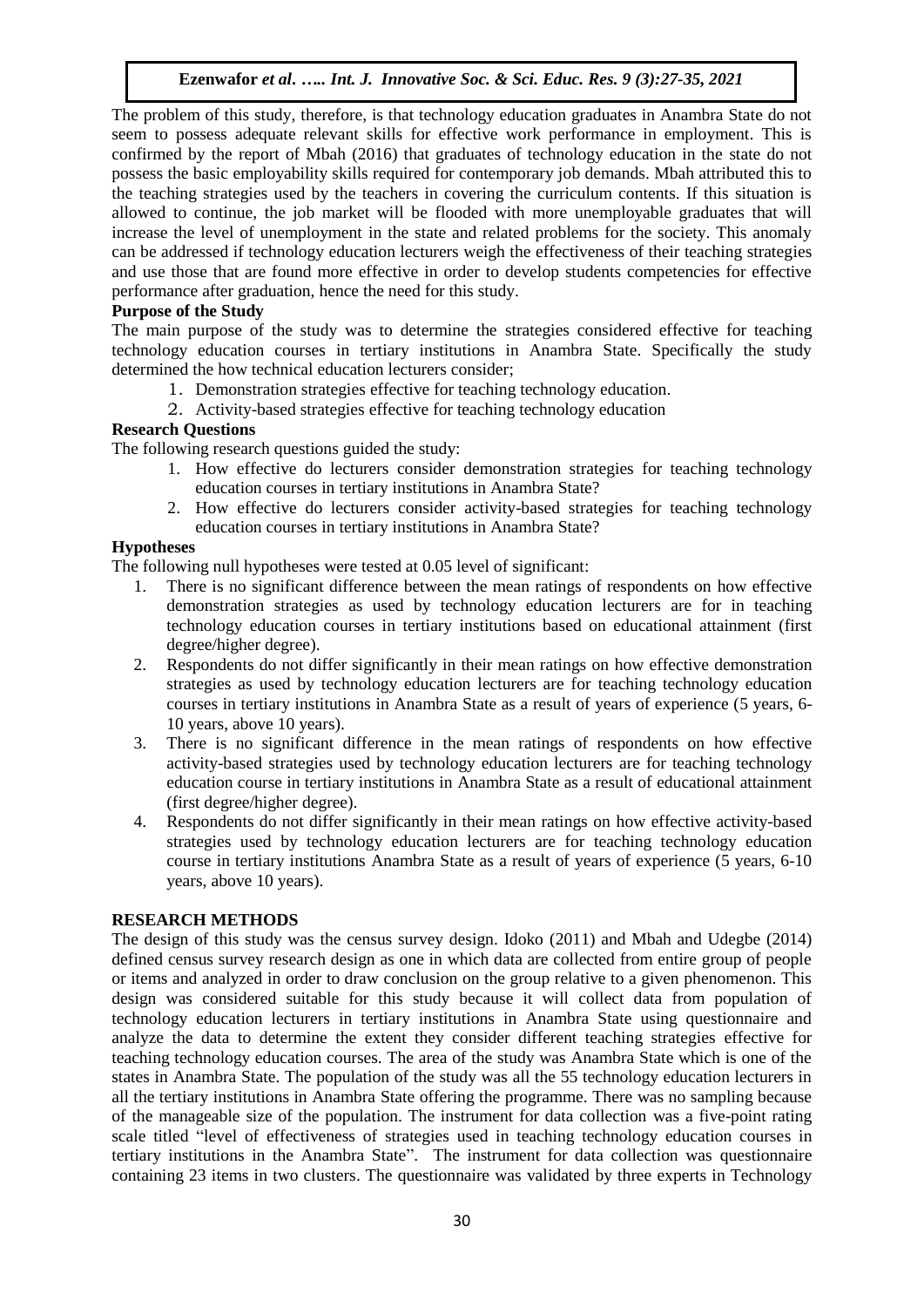Education and Educational Measurement and Evaluation from the faculty of Education Nnamdi Azikiwe University Awka. A pilot test involving 20 Technology Education lecturers in Enugu State was carried out. The data collected were analyzed using Cronbach Alpha and the reliability coefficient value of 0.79 and 0.78 were obtained with an overall reliability coefficient value of 0.79. This indicates that the instrument was reliable for the study as posited by Uzoagulu (2011) that reliability index of 0.60 and above depicts that an instrument is reliable for a study. The researchers personally administered the instrument to the respondents in their institutions with the help of two research assistants. Data collected were analyzed using mean and standard deviation to answer the research questions and determine the closeness of the respondents' response. SPSS Version 22 was used to analyze the data. Decision on the research questions was cluster mean relative to the real limits of numbers on five-point rating scale.

Analysis of variance (ANOVA) and t-test were used to test the null hypotheses at 0.05 level of significance. A hypothesis was not rejected where the calculated t-value or f-value was equal to or greater than the alpha level of 0.05 and was rejected where the calculated value of t or f-value was less than the alpha level.

#### **RESULTS**

**Table 1: Respondents' mean ratings on how effective they considered demonstration strategies for teaching technology education courses in tertiary institutions in Anambra State N= 53**

|                         | $11 - 33$                                                                                                    |             |           |                   |  |  |  |
|-------------------------|--------------------------------------------------------------------------------------------------------------|-------------|-----------|-------------------|--|--|--|
| S/N                     | <b>Demonstration strategies</b>                                                                              |             |           | <b>Remark</b>     |  |  |  |
|                         |                                                                                                              | <b>Mean</b> | <b>SD</b> |                   |  |  |  |
| $\mathbf{1}$            | Making sure that all students see teachers demonstration                                                     | 4.42        | 0.60      | Effective         |  |  |  |
| $\overline{2}$          | Preparing the equipment and materials before hand                                                            | 4.40        | 0.63      | Effective         |  |  |  |
| 3                       | Asking questions to students while setting up equipment for the<br>demonstration to keep them involved       | 4.39        | 0.59      | Effective         |  |  |  |
| $\overline{\mathbf{4}}$ | Illustrating points efficiently                                                                              | 4.04        | 0.73      | Effective         |  |  |  |
| 5                       | Developing an outline to guide the demonstration                                                             | 4.13        | 0.65      | Effective         |  |  |  |
| 6                       | Planning the demonstration carefully                                                                         | 4.38        | 0.63      | Effective         |  |  |  |
| 7                       | Practicing the demonstration to focus attention                                                              | 4.08        | 0.83      | Effective         |  |  |  |
| 8                       | Encouraging students to ask questions to integrate their verbal<br>experiences with their visual experiences | 4.13        | 0.65      | Effective         |  |  |  |
| 9                       | Asking students a written assignment on what they observed                                                   | 3.91        | 0.69      | Effective         |  |  |  |
| 10                      | Asking students to describe what they observed                                                               | 4.40        | 0.59      | Effective         |  |  |  |
| 11                      | Giving students opportunity to repeat demonstration                                                          | 4.60        | 0.57      | Very<br>Effective |  |  |  |
|                         | <b>Cluster Means</b>                                                                                         | 4.26        |           | <b>Effective</b>  |  |  |  |

Table 1 shows that one out of the 11 demonstration strategies with mean rating of 4.60 was considered as very effective while 10 with mean ratings ranging between 3.91 and 4.42 were considered as effective for teaching technology education courses. The cluster mean of 4.26 indicates that the respondents considered demonstration strategies only effective for teaching technology education courses in tertiary institutions in Anambra State. Standard deviation for all the items fell within the same range indicating that the respondents were not wide apart in their mean ratings.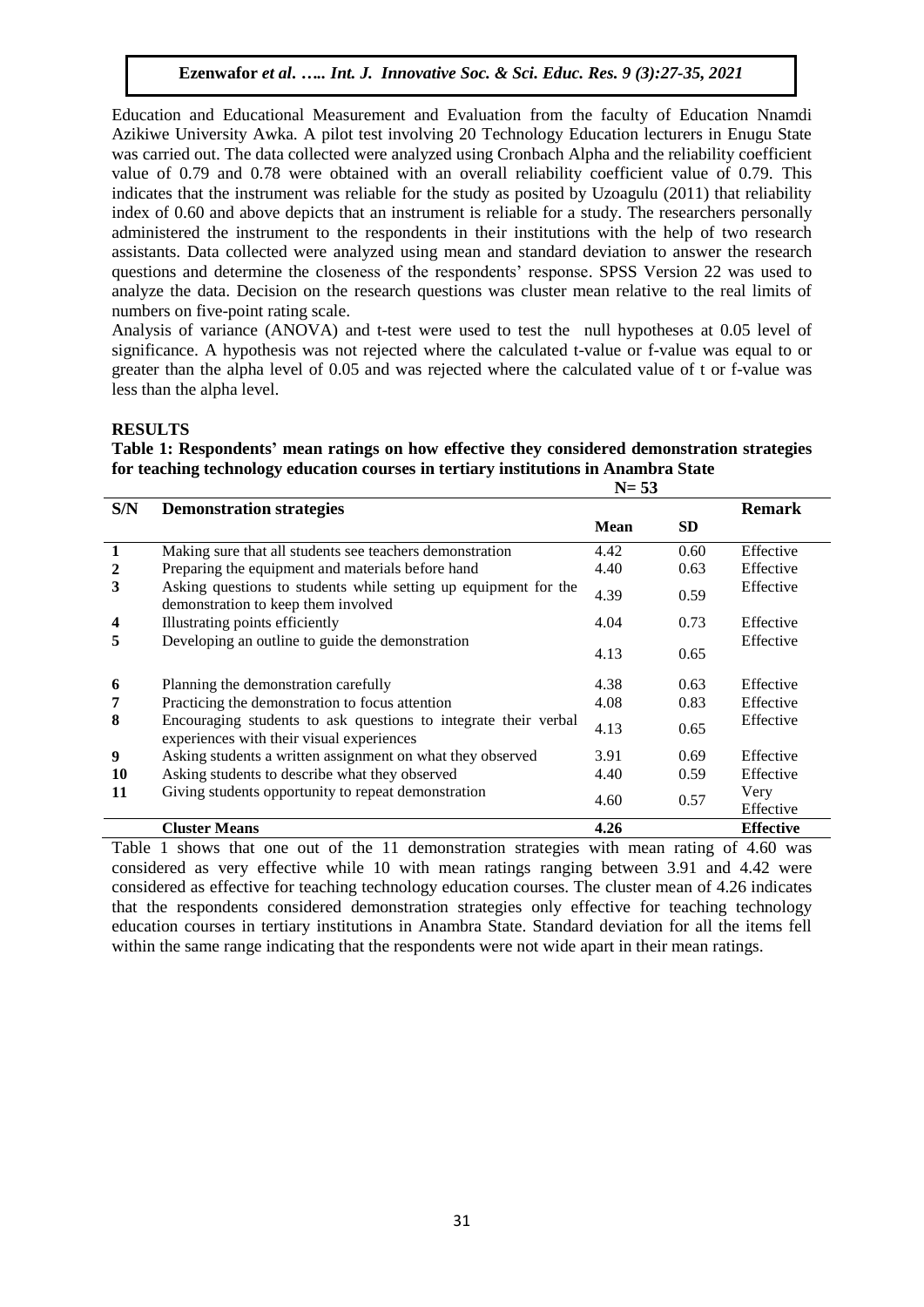**Ezenwafor** *et al***.** *….. Int. J. Innovative Soc. & Sci. Educ. Res. 9 (3):27-35, 2021*

#### **Table 2: Respondents' mean ratings on how effective they considered activity-based strategies for teaching technology education courses in tertiary institutions in Anambra State N= 53**

| S/N            | <b>Activity-based strategies;</b>                                                                |             |           | <b>Remark</b>     |
|----------------|--------------------------------------------------------------------------------------------------|-------------|-----------|-------------------|
|                |                                                                                                  | <b>Mean</b> | <b>SD</b> |                   |
| 1              | Asking students to collect real objects for class work                                           | 4.51        | 0.61      | Very<br>Effective |
| $\overline{2}$ | Presenting a video clip and asking students to share their observation                           | 3.94        | 0.77      | Effective         |
| 3              | Bringing students together for them to share what they learned with the<br>group                 | 4.23        | 0.54      | Effective         |
| 4              | Guiding the students to arrange the objects for class use                                        | 4.34        | 0.55      | Effective         |
| 5              | Providing an interview topic for three-step interview and stating the<br>duration                | 3.50        | 0.79      | Effective         |
| 6              | Asking students to explain how a new topic learnt in class tie in with what<br>was learnt before | 4.36        | 0.81      | Effective         |
| 7              | Encouraging open dialogue between students and teachers during class<br>instruction              | 4.23        | 0.54      | Effective         |
| 8              | Allowing students to share their thoughts and ideas on a topic or reading<br>sections            | 4.23        | 0.70      | Effective         |
| 9              | Asking students to state the ways any two concepts experience are similar                        | 3.83        | 0.96      | Effective         |
| 10             | Allowing students to share their thought and ideas on a topic or reading<br>section              | 4.11        | 0.78      | Effective         |
| 11             | Encouraging students to take notes during class instruction                                      | 4.30        | 0.61      | Effective         |
| 12             | Pairing students and allowing cross-fertilization of ideas during instruction                    | 4.58        | 0.60      | Very<br>Effective |
|                | <b>Cluster Means</b>                                                                             | 4.18        |           | <b>Effective</b>  |

The data in Table 2 indicate that two out of the 12 activity based strategies with mean ratings of 4.51 and 4.58 were considered very effective while 10 with mean ratings ranging between 3.50 and 4.36 were considered effective for teaching technology education courses. The cluster mean of 4.18 depicts that the respondents considered activity based strategies effective for teaching technology education course in tertiary institutions in Anambra State. Standard deviation for all the items fell within the same range indicating that the respondents do not differ remarkably in their mean ratings.

**Table 3: Summary of t-test analysis of mean ratings of respondents on the level of effectiveness of demonstration strategies for teaching Technology Education courses based on educational attainment (first degree/higher degree)**

| $($ mst degree/mgner degree<br><b>Variables</b> |    |      | df | Sig.<br>(2tailed) | <b>Mean</b><br><b>Difference</b> | Std.<br><b>Error</b><br><b>Difference</b> | <b>Decision</b> |
|-------------------------------------------------|----|------|----|-------------------|----------------------------------|-------------------------------------------|-----------------|
| <b>First Degree</b>                             | 24 | .496 | 51 | .622              | .62213                           | 1.25508                                   | NS              |
| <b>Higher Degree</b>                            | 29 |      |    |                   |                                  |                                           |                 |

Table 3 shows that the t-value at 0.05 level of significant and 51 degree of freedom is 0.496 with a significant value of 0.622. Since the significant value of 0.622 is more than the 0.05 level of significance, it means that there is no significant difference on how effective the lecturers considered demonstration strategies for teaching technology education courses in tertiary institutions in Anambra State as a result of their educational attainment (first degree/higher degree). Therefore, the null hypothesis was not rejected.

**Table 4: Summary of ANOVA test result on respondents' mean ratings on how they effective they consider demonstration strategies for teaching technology education courses in tertiary institutions in Anambra State based on years of experience (0-5 years, 6-10 years, above 10 years)**

| THROUGH DRIVE DRIVE ON YOU'D OF CAPCHICHCC (O & YOU'D) O TO YOU'D) ROOTE TO YOU'D) |                       |                   |        |      |     |                 |  |  |  |
|------------------------------------------------------------------------------------|-----------------------|-------------------|--------|------|-----|-----------------|--|--|--|
| <b>Sources of variation</b>                                                        | <b>Sum of Squares</b> | df<br><b>Mean</b> |        |      | Sig | <b>Decision</b> |  |  |  |
|                                                                                    |                       |                   | square |      |     |                 |  |  |  |
| Between Groups                                                                     | 29.471                |                   | 14.736 | .715 | 494 | NS              |  |  |  |
| Within Groups                                                                      | 1030.604              | 50                | 20.612 |      |     |                 |  |  |  |
| <b>Total</b>                                                                       | 1060.075              | 52                |        |      |     |                 |  |  |  |
|                                                                                    |                       |                   |        |      |     |                 |  |  |  |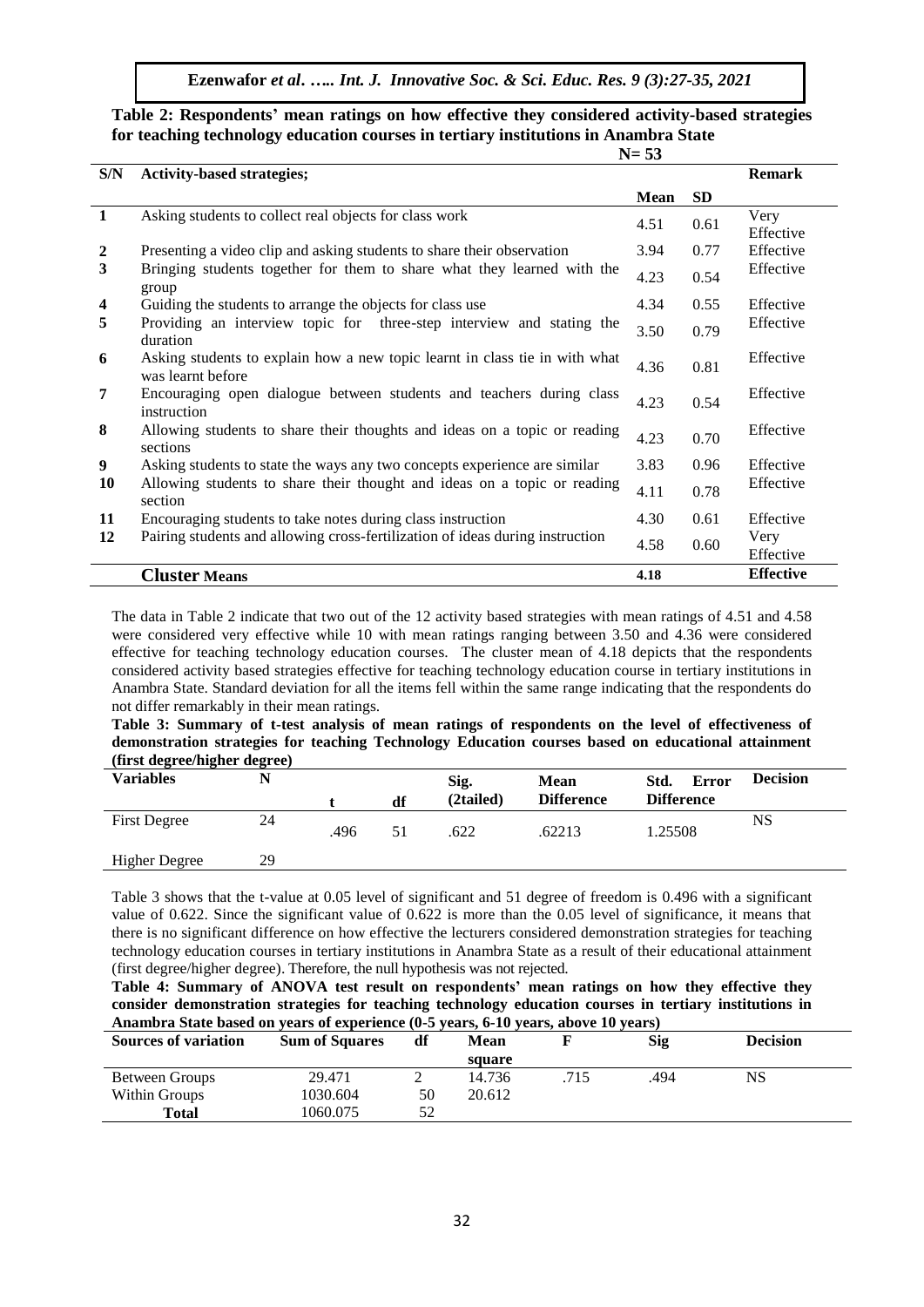The data in Table 4 shows that the f-value of .715 and degree of freedom of 2 and 50 with significant value of .494 is greater than 0.05 level of significant, which implies that there is no significant difference on the respondents mean rating on how effective they consider demonstration strategies for teaching technology education courses on tertiary institutions in Anambra State on the basis of years of experience. Thus, the null hypothesis was not rejected

**Table 5: Summary of t-test analysis of mean ratings of respondents on how effective activitybased strategies for teaching Technology Education courses based on educational attainment (first degree/higher degree)**

| <b>Variables</b>    | N  |      | df | Sig.<br>(2tailed) | <b>Mean</b><br><b>Difference</b> | Std. Error<br><b>Difference</b> | <b>Decision</b> |
|---------------------|----|------|----|-------------------|----------------------------------|---------------------------------|-----------------|
| <b>First Degree</b> | 24 | .098 | 51 | .278              | 1.64655                          | 1.50014                         | NS              |
| Higher Degree       | 29 |      |    |                   |                                  |                                 |                 |
|                     |    |      |    |                   |                                  |                                 |                 |

Table 5 show that the t-value at 0.05 level of significant and 51 degree of freedom is 1.098 with a significant value of 0.278. Since the significant value of 0.278 is more than the 0.05 level of significance, it means that there is no significant difference with respect to the items on the mean ratings of respondents on how effective the lecturers consider activity-based strategies for teaching technology education course in tertiary institutions in Anambra State as a result of their educational attainment (first degree/higher degree). Therefore, the null hypothesis was not rejected.

**Table 6: Summary of ANOVA test result on how effective activity-based strategies used by technology education lecturers for teaching technology education course in tertiary institutions in Anambra State based on years of experience (5 years, 6-10 years, above 10 years)**

| of<br><b>Sources</b>  | Sum            | of       | df | <b>Mean</b> |      | <b>Sig</b> | <b>Decision</b> |
|-----------------------|----------------|----------|----|-------------|------|------------|-----------------|
| variation             | <b>Squares</b> |          |    | square      |      |            |                 |
| <b>Between Groups</b> |                | 24.778   |    | 12.389      | .408 | 0.667      | NS              |
| Within Groups         |                | 1518.014 | 50 | 30.360      |      |            |                 |
| <b>Total</b>          |                | 1542.792 | 52 |             |      |            |                 |

The data in Table 6 show that the f-value of .408 and degree of freedom 2 and 50 with significant value of 0.667 is greater than 0.05 level of significant, which implies that there is no significant difference on the respondents mean rating on how effective they consider activity based strategies for teaching technology education courses in tertiary institution in Anambra State as a result of years of experiences. Therefore, the null hypothesis was not rejected.

#### **DISCUSSION**

The findings of the study depicted that demonstration strategies are effective in teaching technology education courses in tertiary institutions in Anambra State. This finding is in line with that of Okeke (2017) that stated that demonstration teaching strategies are effective for improving the students' academic performance. Okeke stressed that during demonstration strategies clear language should be used so that students may understand concepts easily. This showed that acquisition of practical skills in technology education could be improved through the use of demonstration strategies to instructional delivery. The findings of the study agreed with Daluba (2013) that found demonstration strategies in teaching had a significant effect on students' achievement when taught with conventional lecture methods. Some of these findings were made in teaching business education courses and agricultural education courses but none was made on teaching technology education courses. This depicted that the technology education lecturers should utilize demonstration strategies in their instructional delivery as the findings depict that demonstration strategies are effective in teaching.

Further, the findings of the study revealed that there was no significant difference in the mean rating of respondents as a result of level of education and experience. This implies that no matter the teachers' level of education and experience, their opinions on the level of effectiveness of demonstration strategies were not affected. The findings of no significance showed that the technology education teacher's pedagogical performance in utilizing demonstration teaching strategies is not determined by level of education and experience. This finding is in consonance with the study carried out by Okeke (2015) that higher educational qualifications has no relationship with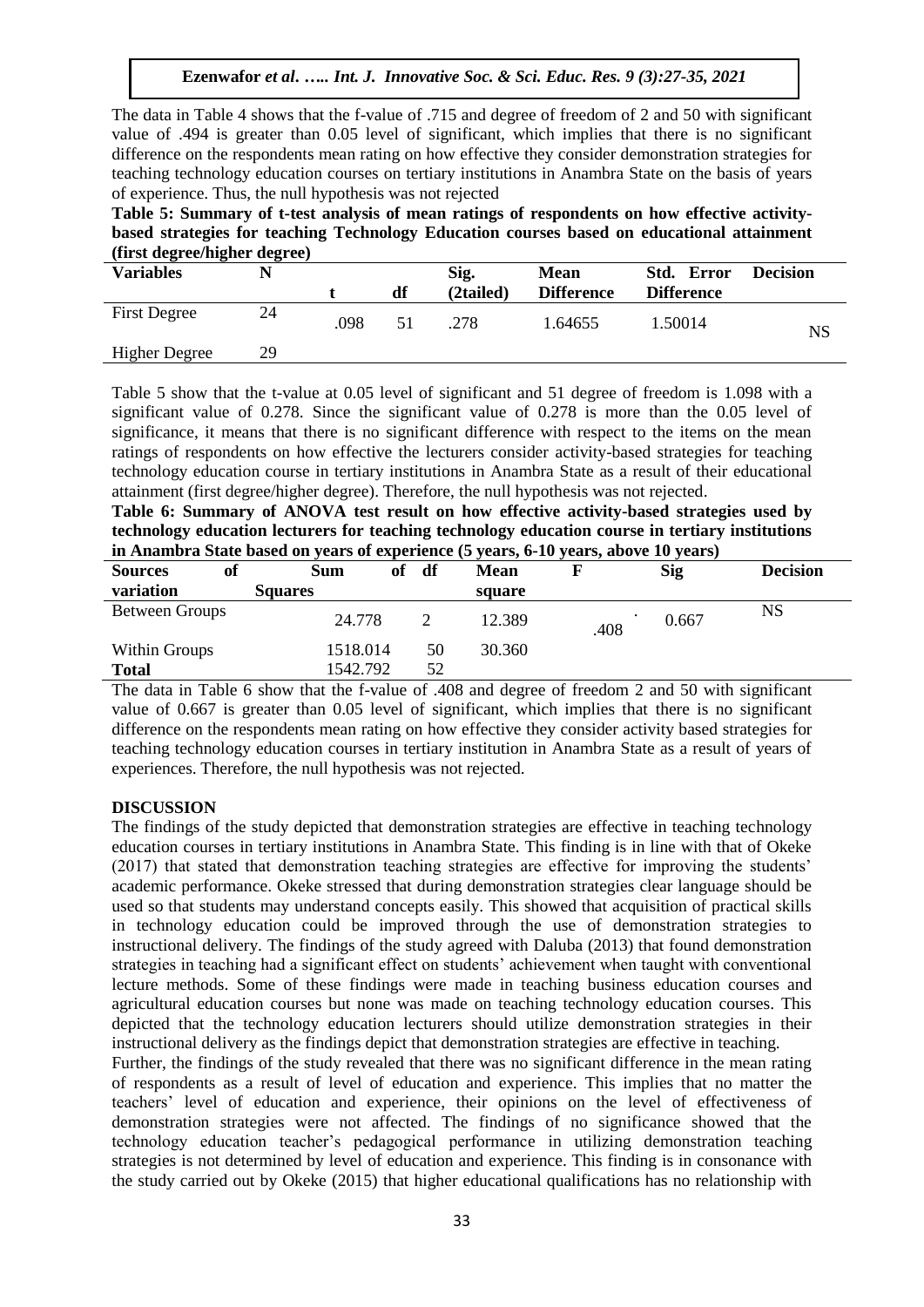the type of teaching strategies used by the teacher in improving instructional delivery in the schools. This showed that lecturer's irrespective educational qualification and experience need to adopt demonstration teaching strategies to improve the students understanding of the technology education courses in tertiary institutions in Anambra State.

Findings of the study showed that activity-based strategies were considered effective for teaching technology education courses in tertiary institutions in Anambra State by the lecturers. This finding is in agreement with Mohidin, Jaidi, Sang and Osman (2009) who found that activity based teaching acts as activity based problem solver in which students are required to participate actively in the instructional delivery process. The findings also agree with Iwuji (2012) who reported that activity based teaching strategies enable students to retain concepts than the lecture method. The studies of Mohidin, Jaidi, Sang and Osman (2009) and Iwuji (2012) were on Accounting and Basic Science while the present study is on technology education. The fact that the findings of these studies agree on the effectiveness of activity-based teaching strategies shows how important engaging students in activities is vital for high achievement. It clearly shows that the strategies provide students with varied experiences to facilitate acquisition of knowledge, experiences, skills and values.

Moreover, the findings showed that the respondents do not differ significantly in their mean ratings on how effective activity-based strategies are for teaching technology education courses based on educational qualification and experience. This finding agrees with Ezenwafor and Akpobome (2017) who reported that educational qualifications and experience are not a major determinant on the selection of instructional strategies to promote effective teaching in the school. It means that the focus on using activity-based strategies is not lecturers' but the students who learn better by engaging in planned activities.

#### **CONCLUSION**

Based on the findings and discussions of the study, it was concluded that the teaching of technology education courses in tertiary institutions in Anambra State would be more effective with demonstration and activity-based strategies as they improve students' academic achievement and enable them develop their requisite knowledge skills for gainful employment on graduation.

#### **RECOMMENDATIONS**

Based on the findings of the study, the following recommendations were made:

- 1. Technology education lecturers in tertiary institution in Anambra State adopt showed demonstration and activity-based teaching strategies more to enhance students' understanding of the concepts as well as better academic achievement.
- 2. Administrators of tertiary institutions in Anambra State should provide technology education lecturers with relevant facilities to implement demonstration and activity based teaching strategies.
- 3. Technology education curriculum developers should emphasize the use of demonstration and activity-based teaching strategies in the minimum standard and carefully monitor their implementation by lecturers.

#### **REFERENCES**

- Akamobi, O. G. (2016). Electrical installation and maintenance practices teachers' assessment of the entrepreneurial skill needs of technical students in Anambra and Enugu State. M.Sc. Thesis submitted to *Department of Vocational Education, Nnamdi Azikiwe University Awka.*
- Akinsolu, A. O. (2010). Teachers and students perception on academic performance students in Nigeria secondary schools. *Florida Journal of Education Administration and policy 3(2)*, 86- 103
- Daluba, N. E. (2013). Effect of demonstration method of teaching on student's achievement in agricultural science. *World Journal of Education 3*(6) 1-7
- Ezenwafor, J. & Akpobome, E. C. (2017). Strategies considered effective for teaching accounting courses by business educators in tertiary institution in Delta State Nigeria. *International Journal of Innovative Social & Science Education Research 5(3) 36-44*
- Federal Republic of Nigeria (2014). *National policy on education* Lagos: Nigeria Education and Research Council (NERDC) press